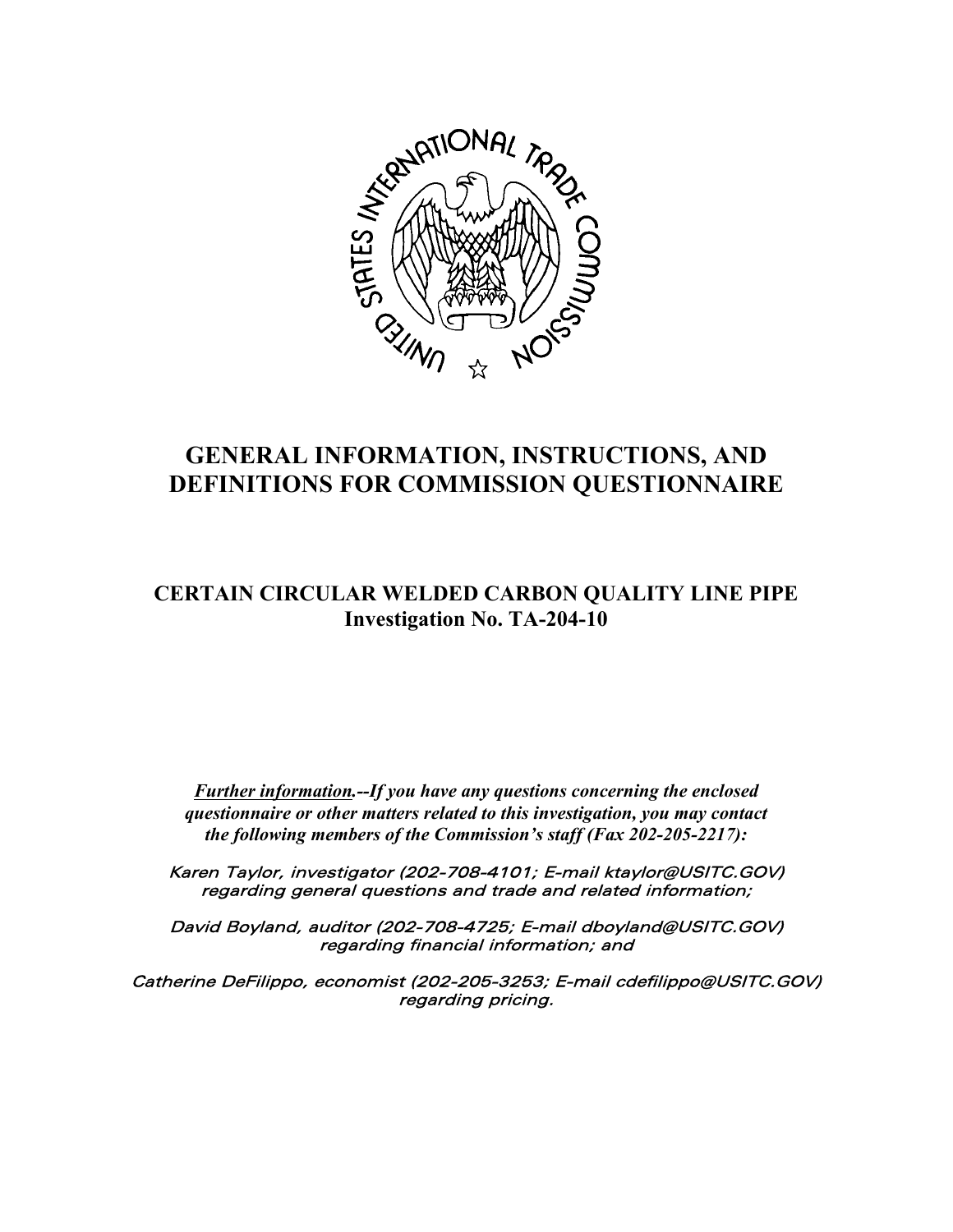## **GENERAL INFORMATION**

*Background*.–Following receipt of a report from the Commission in December 1999 under section 202 of the Trade Act of 1974 (19 U.S.C. § 2252) (the Act) containing an affirmative determination and remedy recommendation, the President, effective March 1, 2000, pursuant to section 203 of the Act (19 U.S.C. § 2253), imposed import relief in the form of a tariff on imports of certain circular welded carbon quality line pipe for a period of 3 years and 1 day. Section 204(d) of the Act requires that the Commission, after termination of any action taken under section 203, conduct an investigation to "evaluate the effectiveness of the actions in facilitating positive adjustment by the domestic industry to import competition, consistent with the reasons set out by the President in the report submitted to the Congress under section 203 (b)." This evaluation must be completed no later than 180 days after termination of the relief, which is in this case is August 28, 2003.

Additional questionnaires will be supplied promptly upon request, or photocopies of the enclosed questionnaire may be used. Address all correspondence to the United States International Trade Commission, Washington, DC 20436. Hearing-impaired individuals can obtain information regarding this investigation via the Commission's TDD terminal (202-205-1810).

*Due date of questionnaire.*--Return the completed questionnaire to the United States International Trade Commission by no later than **May 2, 2003**. Although the enclosed postpaid envelope may be used to return the completed questionnaire, use of an overnight mail service may be necessary to ensure that your response actually reaches the Commission by **May 2, 2003**. If you do not use the enclosed envelope, please make sure the completed questionnaire is sent to the attention of Karen Taylor. **Return the original completed questionnaire, but please keep a copy for your records so that you can refer to it if the Commission staff contacts you with any questions during the course of the investigation.**

*Confidentiality*.–The commercial and financial data furnished in response to this questionnaire that reveal the individual operations of your firm will be treated as confidential by the Commission to the extent that such data are not otherwise available to the public and will not be disclosed except as may be required by law. Such confidential information will not be published in a manner that will reveal the individual operations of your firm; however, nonnumerical characterizations of numerical business proprietary information (such as discussion of trends) will be treated as confidential business information only at the request of the submitter for good cause shown.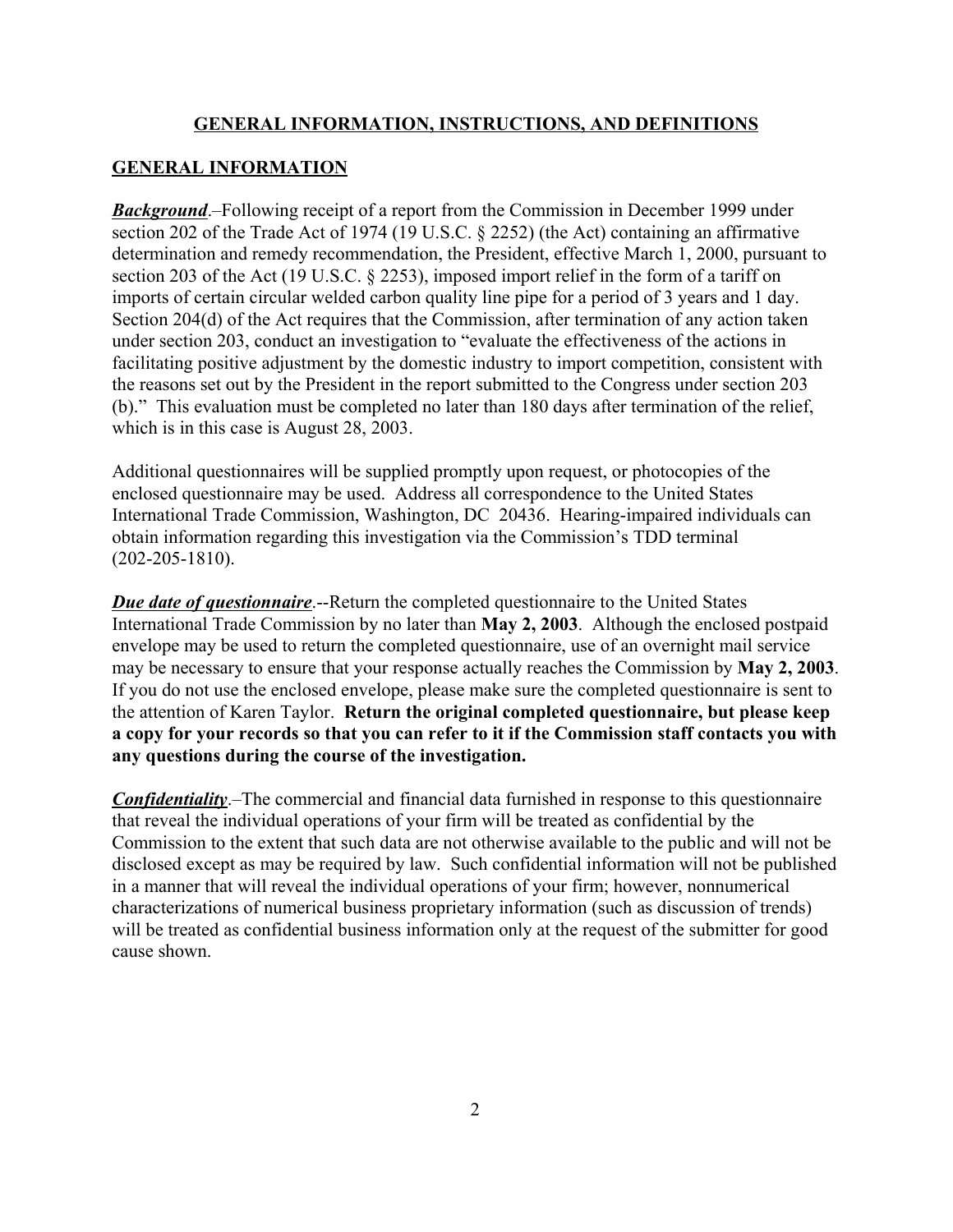## **GENERAL INFORMATION--***Continued*

In addition, the confidential business information that you submit may be included in a confidential version of the report that the Commission transmits to the President, should the Commission transmit a confidential version. Any such confidential business information will be deleted from the version of the report that the Commission releases to the public.

In addition, by signing the certification on the cover page of the questionnaire, the signing official authorizes the Commission to use in this investigation information submitted to the Commission in response to Commission questionnaires in investigations Nos. TA-201-70 and TA-204-5 in this investigation and acknowledges that such information may be used by the Commission in this investigation in the same manner as information received in response to this questionnaire.

*Verification***.--The information submitted in the enclosed questionnaire is subject to audit and verification by the Commission. To facilitate possible verification of data, please keep all your workpapers and supporting documents used in the preparation of the questionnaire response(s).**

## **INSTRUCTIONS**

*Answer all questions*.--Do not leave any question or section blank unless a questionnaire expressly directs you to skip over certain questions or sections. If the answer to any question is "none," write "none." **If information is not readily available from your records in exactly the form requested, furnish carefully prepared estimates--designated as such by the letter "E"--and explain the basis of your estimates**. Answers to questions and any necessary comments or explanations should be supplied in the space provided or on separate sheets attached to the appropriate page of the questionnaire.

*Consolidate all U.S. establishments*.--Report the requested data for your establishment(s) located in the United States. **Firms operating more than one establishment should combine the data for all establishments into a single report.**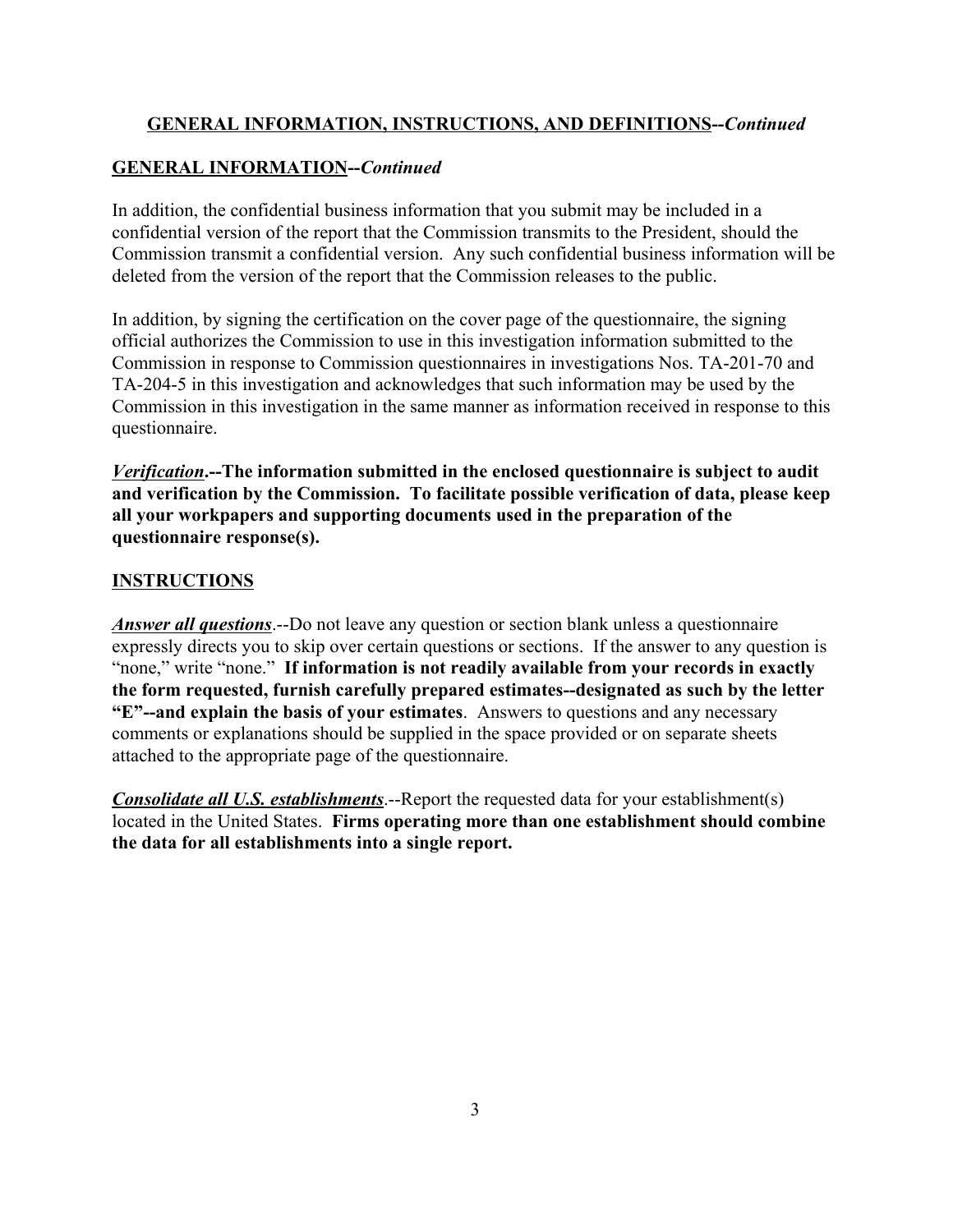#### **DEFINITIONS**

*Certain circular welded carbon quality line pipe*.–For purposes of this investigation, certain circular welded carbon quality line pipe is defined as including line pipe of circular cross section, of a kind used in oil and gas pipelines, whether or not stenciled, and not more than 16 inches (406.4 mm) in outside diameter, provided for in subheadings 7306.10.10 and 7306.10.50 of the Harmonized Tariff Schedule of the United States (HTS). This investigation includes all such line pipe regardless of wall thickness, surface finish (black, or coated with any coating compatible with line pipe, end finish (plain end, beveled ends for welding, threaded ends, or threaded and coupled, as well as any other special end finishes), and stenciling. Such line pipe is normally produced to specifications published by the API, including API A-25, 5LA, 5LB, and X grades, from 42 to 80 and above, and/or other customer specifications capable of line pipe usage. The investigation covers all such pipe whether or not stenciled, and includes all multistenciled pipe with an API line pipe stencil. **Specifically excluded from the scope are arctic grade line pipe, and all products, proprietary or otherwise, based on an alloy API specification.**

*Carbon quality line pipe*.–Products in which (1) iron predominates, by weight, over each of the other contained elements, (2) the carbon content is 2 percent or less, by weight, and (3) none of the elements listed below exceeds the quantity, by weight, respectively indicated:

- 1.80 percent of manganese, or
- 2.25 percent of silicon, or
- 1.00 percent of copper, or
- 0.50 percent of aluminum, or
- 1.25 percent of chromium, or
- 0.30 percent of cobalt, or
- 0.40 percent of lead, or
- 1.25 percent of nickel, or
- 0.30 percent of tungsten, or
- 0.10 percent of molybdenum, or
- 0.10 percent of niobium, or
- 0.15 percent of vanadium, or
- 0.15 percent of zirconium

*Arctic grade line pipe*.–Welded line pipe that (1) has an outer diameter of 4.5 inches (114.3 mm) or more and a wall thickness equal to or less than 0.75 inch (19.05 mm); (2) when subjected to a Charpy V-notch test performed at minus 50 degrees Fahrenheit (45.6 degrees Celsius) or below applied to three specimens taken from the weld area, has a ft-lbs ratio of no less than 17 ft-lbs (a joules rating of no less than 23.05 joules) for each sample, with an average for all three at no less than 19 ft-lbs (25.76 joules); (3) using at least three samples, has a minimum average shear area of 85 percent in the base metal and 50 percent in the weld; and (4) when subjected to a hydrogen induced cracking test to be performed as per National Association of Corrosion Engineers (NACE) TM0284 test with solution A, has a crack length ratio that does not exceed 15 percent, a crack sensibility ratio that does not exceed 2 percent, and a crack thickness ratio that does not exceed 5 percent.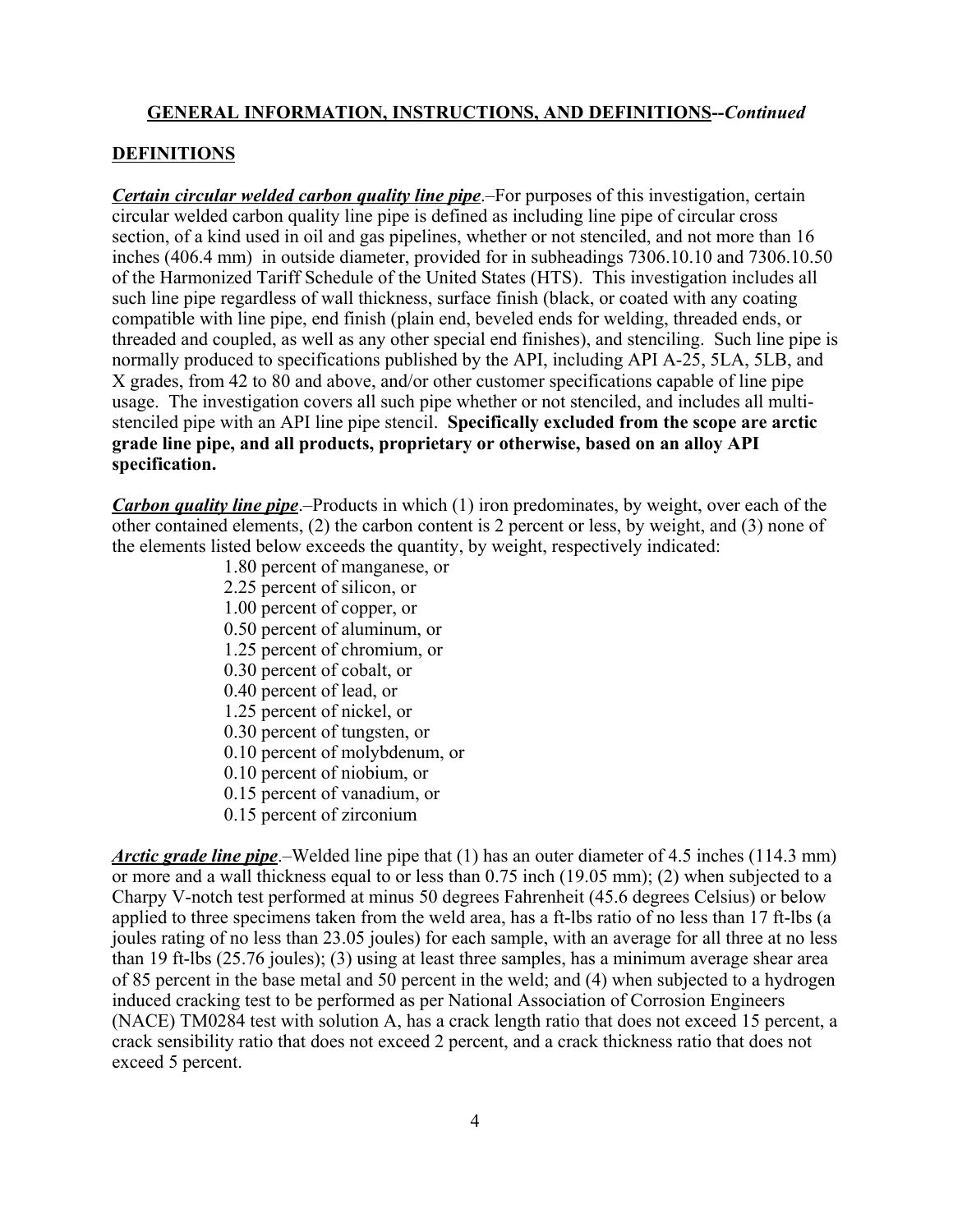## **DEFINITIONS--***Continued*

*Firm*.--An individual proprietorship, partnership, joint venture, association, corporation (including any subsidiary corporation), business trust, cooperative, trustee in bankruptcy, or receiver under decree of any court.

*Related firm.*--A firm that your firm solely or jointly owned, managed, or otherwise controlled; a firm that solely or jointly owned, managed, or otherwise controlled your firm; and/or a firm that was solely or jointly owned, managed, or otherwise controlled by a firm that also solely or jointly owned, managed, or otherwise controlled your firm.

*Establishment*.--Each facility of a firm in the United States involved in the production, importation, and/or purchase of certain circular welded carbon quality line pipe (as defined above), including auxiliary facilities operated in conjunction with (whether or not physically separate from) such facilities.

*United States*.--For purposes of this investigation, the 50 States, Puerto Rico, the U.S. Virgin Islands, and the District of Columbia.

*Shipments*.--Shipments of products produced in or imported by your U.S. establishment(s). Include shipments to the contracting firm of product produced by your firm under a toll agreement.

*Shipment quantities*.--Quantities reported should be net of returns.

*Shipment values*.--Values reported should be net values (i.e., gross sales values less all discounts, allowances, rebates, prepaid freight, and the value of returned goods), f.o.b. your U.S. producing establishment(s). The value of domestic shipments to the contracting firm under a toll agreement is the conversion fee (including profit).

#### *Types of shipments*:

*U.S. shipments*.--Commercial shipments and company transfers within the United States.

*Commercial shipments*.--Shipments, other than company transfers, within the United States.

*Transfers to related firms*.--Shipments made to related domestic firms, including product consumed internally by your firm.

*Export shipments*.--Shipments to destinations outside the United States, including shipments to related firms.